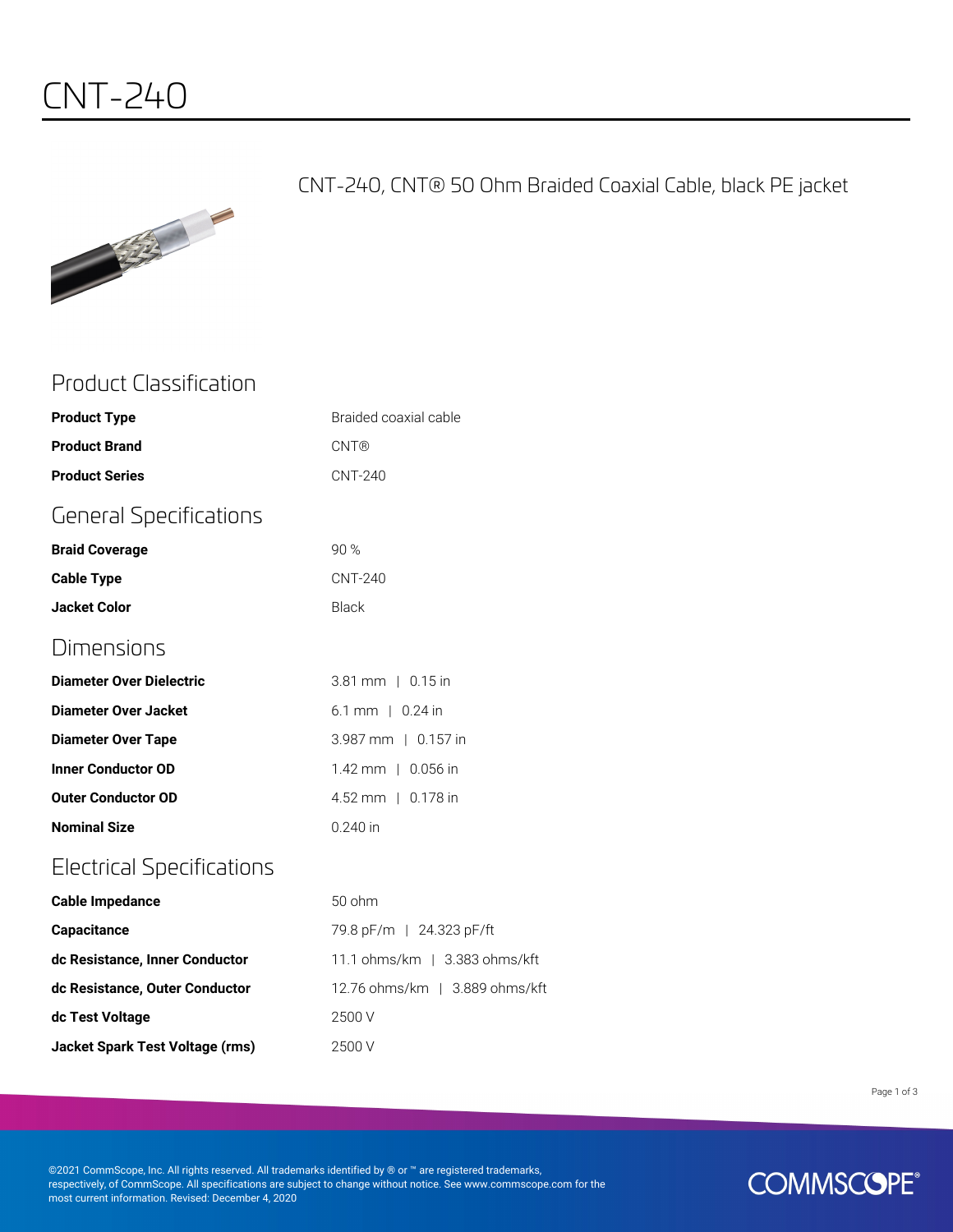# CNT-240

| <b>Maximum Frequency</b>        | 31 GHz          |
|---------------------------------|-----------------|
| <b>Operating Frequency Band</b> | $30 - 6000$ MHz |
| <b>Peak Power</b>               | 5.6 kW          |
| <b>Shielding Effectiveness</b>  | 90 dB           |
| <b>Velocity</b>                 | 83 %            |

### Attenuation

| <b>Frequency (MHz)</b> | Attenuation (dB/100 m) | Attenuation (dB/100 ft) |
|------------------------|------------------------|-------------------------|
| 30.0                   | 4.9                    | 1.5                     |
| 50.0                   | 6.2                    | 1.9                     |
| 150.0                  | 10.2                   | 3.1                     |
| 220.0                  | 12.5                   | 3.8                     |
| 450.0                  | 17.4                   | 5.3                     |
| 900.0                  | 24.9                   | 7.6                     |
| 1800.0                 | 35.75                  | 10.9                    |
| 2500.0                 | 42.31                  | 12.9                    |
| 3000.0                 | 46.48                  | 14.17                   |
| 4000.0                 | 53.92                  | 16.44                   |
| 4500.0                 | 57.3                   | 17.47                   |
| 5000.0                 | 60.51                  | 18.45                   |
| 5200.0                 | 61.76                  | 18.83                   |
| 5500.0                 | 63.6                   | 19.39                   |
| 5800.0                 | 66.9                   | 20.4                    |
| 6000.0                 | 73.82                  | 22.5                    |

### Material Specifications

| <b>Braid Material</b>           | Tinned copper      |
|---------------------------------|--------------------|
| Dielectric Material             | Foam PF            |
| <b>Jacket Material</b>          | Non-halogenated PE |
| <b>Inner Conductor Material</b> | Copper             |
| <b>Shield Tape Material</b>     | Aluminum           |

### Mechanical Specifications

| Minimum Bend Radius, single Bend | 19.05 mm $\pm$ 0.75 in |
|----------------------------------|------------------------|
| <b>Tensile Strength</b>          | 36 kg   79.366 lb      |

Page 2 of 3

©2021 CommScope, Inc. All rights reserved. All trademarks identified by ® or ™ are registered trademarks, respectively, of CommScope. All specifications are subject to change without notice. See www.commscope.com for the most current information. Revised: December 4, 2020